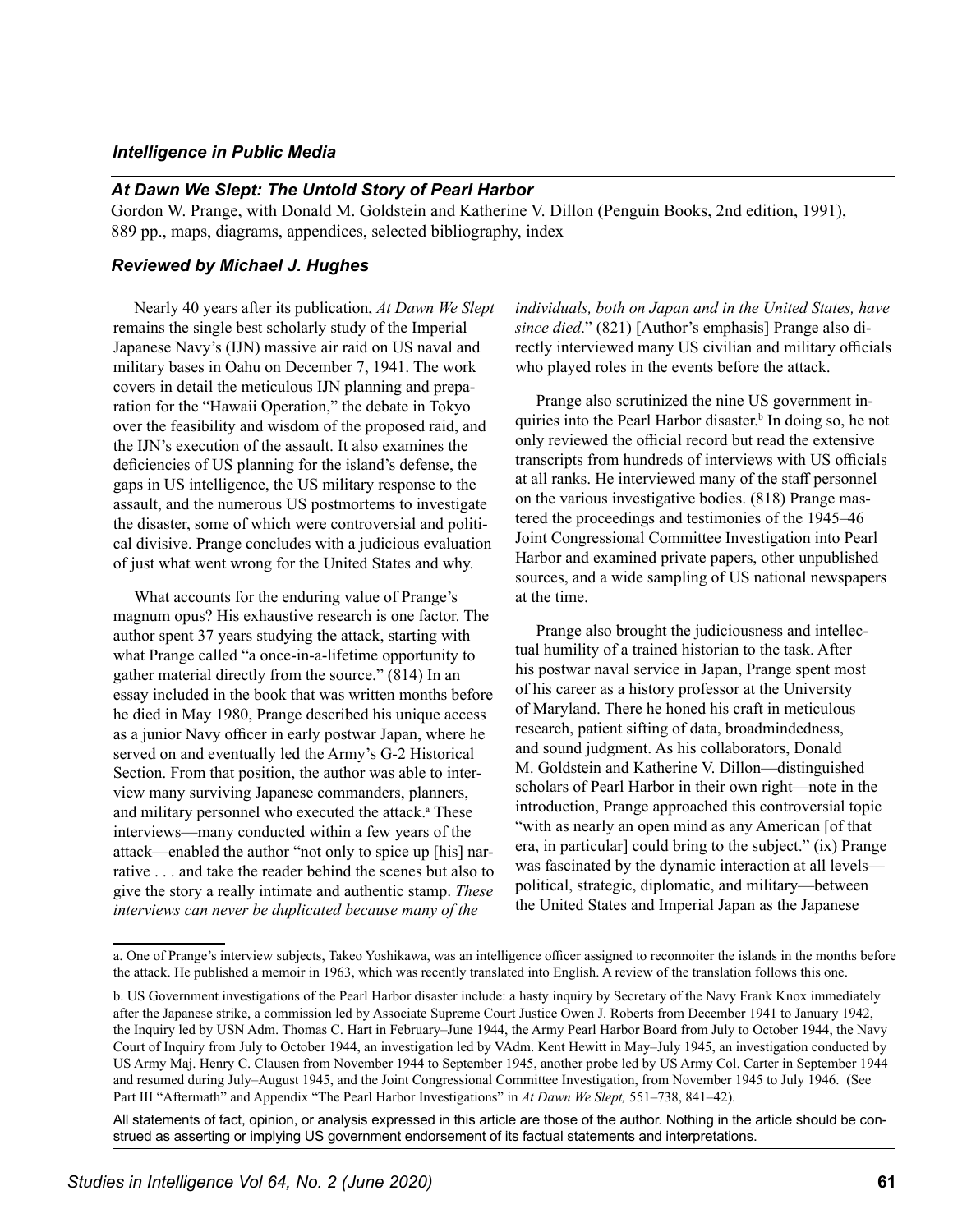onslaught approached. Prange saw no villains or evil conspirators on either side. At the same time, he notes some personnel on both sides were brilliant while others were mediocre, some strategic and others narrowly tactical, some capable and others incompetent—"and every single one fallible, capable of mistakes of omission and commission." $(x)$ 

The book also benefitted from Prange's choice of collaborators. The author died in 1980 at age 70, a year before the first edition of the book was published. In accordance with Prange's desires, two of his former students, Dr. Donald M. Goldstein and Chief Warrant Officer Katherine V. Dillon, USAF (ret.) pared Prange's massive multivolume work of more than 3,500 pages down to a manageable one-volume book.

Prange and his posthumous collaborators included photographs and maps, including one that plots the course of the IJN carrier task force to and from Pearl Harbor. (418) The book also includes an extensive set of appendices that

•review the source material,

•identify the major personnel involved in the Pearl Harbor attack and defense,

•list the Pearl Harbor investigations,

•provide a bibliography, and

•explain and rebut the various camps of Pearl Harbor revisionism.

So is this work still advisable reading for intelligence officers or military personnel in 2020? (Copies seem easily obtainable and it is available in a Kindle edition.) Is it worth the investment of time to read a book of 889 pages prepared more than 40 years ago about a surprise attack that occurred nearly 79 years ago? A skeptic would note that vastly different strategic conditions, economic realities, military technologies, and intelligence capabilities reduce studies of Pearl Harbor to almost purely historical interest. New cyber weapons, the existence of invulnerable nuclear deterrent forces, system "learning," and modern means of intelligence, surveillance, and reconnaissance suggest the odds of a modern-day Pearl Harbor-type surprise are very low. Pearl Harbor as a modern-day case study is therefore deceiving, according to this skeptical view.

But the skeptic's view overlooks the enduring lessons of the Pearl Harbor disaster for modern-day intelligence officers and military personnel. Those lessons include:

*•The desperation of proud national leaders who resent US "arrogance" and feel trapped in a strategic quandary that will only worsen with time, unless bold measure are taken.* Imperial Japan during 1940–41 was mired in a protracted counterinsurgency campaign against China as US economic sanctions were starting to hit on the home front and US naval rearmament was kicking into high gear.

*•The allure of surprise as a feasible option for weaker powers mired in an enduring strategic rivalry with stronger adversaries*. Admiral Yamamoto and the Japanese Army and Navy staff knew Imperial Japan could not win a grinding war of attrition with the United States and Great Britain. But this knowledge, rather than fostering caution, instead made the prospect of a sudden demoralizing knock-out blow against Pearl Harbor all the more attractive as the opening coup in Japan's quest to overrun, occupy, and exploit Western colonial possessions in Southeast Asia.

*•The skill, nerve, and grit of the adversary's operational planners, commanders, and military personnel. At Dawn We Slept* goes into meticulous detail about how Japanese military planners identified, grappled with, and overcame a daunting series of challenges before December 7th: ensuring secrecy, gathering accurate intelligence, adapting existing weapons, forging a massive carrier strike force, training aircrews, refueling at sea, transiting safely to and from the strike area, and ensuring military confidence and morale.

*•The passivity, inertia, compartmentation, and red tape that impede the victim state's vigilance and preparedness for sudden hostile action.* In passages whose collective effect is akin to that of a Greek tragedy, Prange details the failures of the US War and Navy Departments to rise to the occasion and bolster the alert posture of US military forces on Pearl Harbor. Time and again, warnings dispatched to Pearl Harbor were ambivalent, vague, misunderstood, or late. Commanders in Pearl Harbor failed to institute a rapid alert system so that even *initial reports of enemy action<sup>a</sup>* would be communicated rapidly to combatant forces on Oahu.

a. Neither the notification from the US Navy destroyer Ward that it had fired on and sank an IJN midget submarine trying to enter Pearl